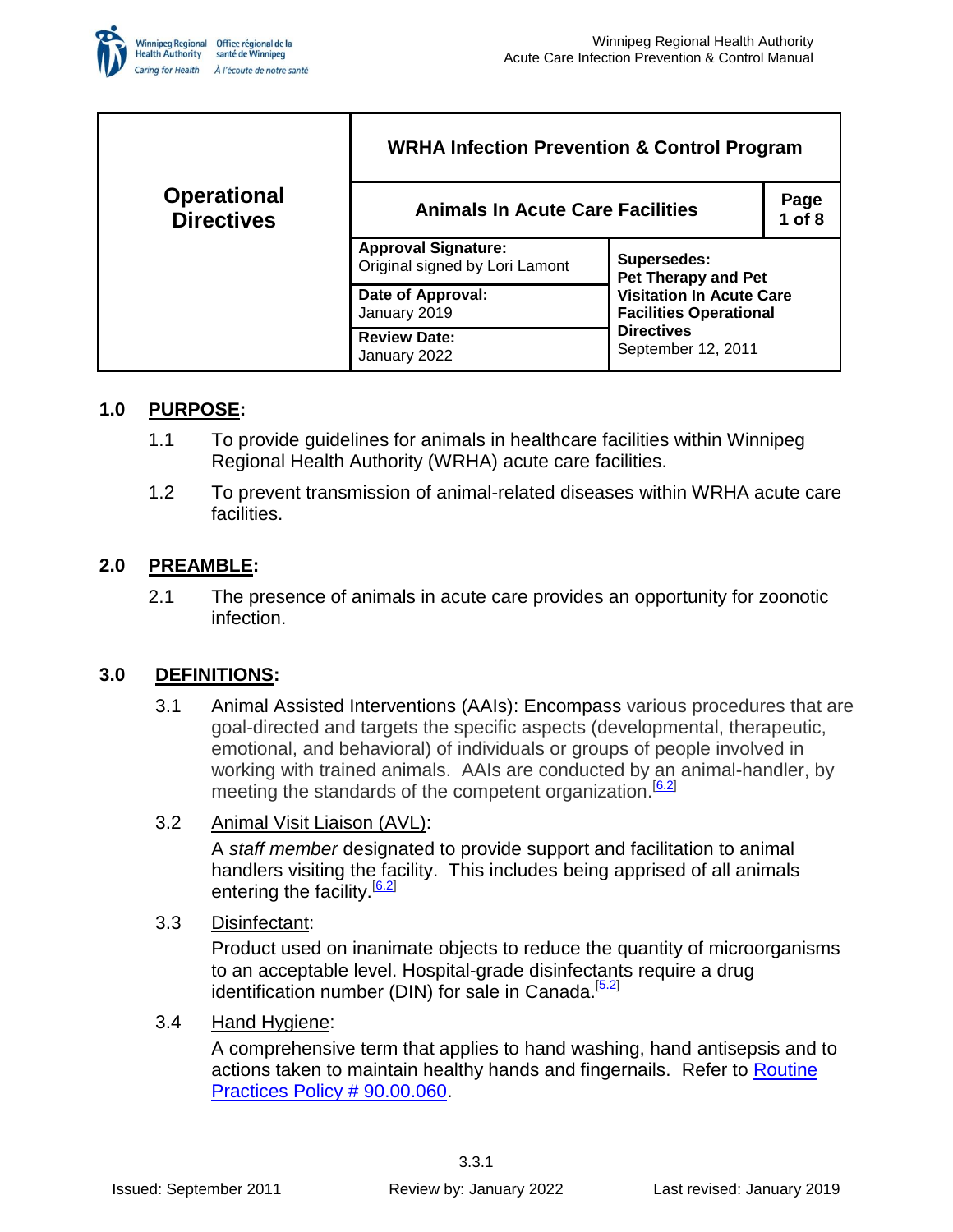

### 3.5 Immunocompromised:

Patients with congenital or acquired immunodeficiency or immunodeficiency due to therapeutic agents or hematologic malignancies. [\[5.2\]](#page-5-1)

### 3.6 AAI Handler:

A person who has been trained to handle dogs that have already been trained for Animal Assisted Activities, Animal Assisted Therapy, or Animal Assisted Education.<sup>[\[6.2\]](#page-5-0)</sup>

#### 3.7 Pet Escort:

The person, who is responsible for a pet visiting in a health care facility. This person cannot be the patient.<sup>[\[6.2\]](#page-5-0)</sup>

#### 3.8 Personal Pet:

A family-owned pet. This pet, with prior approval from the Animal Visit Liaison, is brought into the facility for the sole purpose of visiting a specific patient.<sup>[\[6.3\]](#page-5-2)</sup>

#### 3.9 Service Animal:

An animal trained to provide assistance to a person with a disability that relates to that person's disability.<sup>[\[5.1\]](#page-5-3)</sup>

#### 3.10 Zoonotic Diseases:

Infectious diseases spread between animals and people that cause illness.<sup>[\[6.4\]](#page-5-4)</sup>

# **4.0 OPERATIONAL DIRECTIVES:**

## 4.1 **Site Requirements**

- 4.1.1 Only animals used for animal assisted interventions (AAI), service animals and authorized personal pets are permitted in hospitals. All other animals shall be denied entry to acute care facilities
- 4.1.2 Each site shall designate an Animal Visit Liaison (AVL) to facilitate AAI activities. This person shall ensure:
	- Animals meet and adhere to required health screening and the facility standards for patient safety and health
	- Pet Escorts receive Appendix A: **Pet Escort Information Sheet for Hospitals**
- 4.1.3 Animals used for AAI must:
	- Be registered or certified for AAA/AAT
	- Have appropriate training
	- Be oriented to the health care facility
	- Wear appropriate identification while in a facility.<sup>[[6.3](#page-5-2)]</sup>
- 4.1.4 Each site should develop a policy for AAI activities.<sup>[[6.3](#page-5-2)]</sup>
- 4.1.5 Consult Infection Prevention and Control (IP&C) regarding possible AAI program and personal pet visits.<sup>[\[5.1\]](#page-5-3)</sup>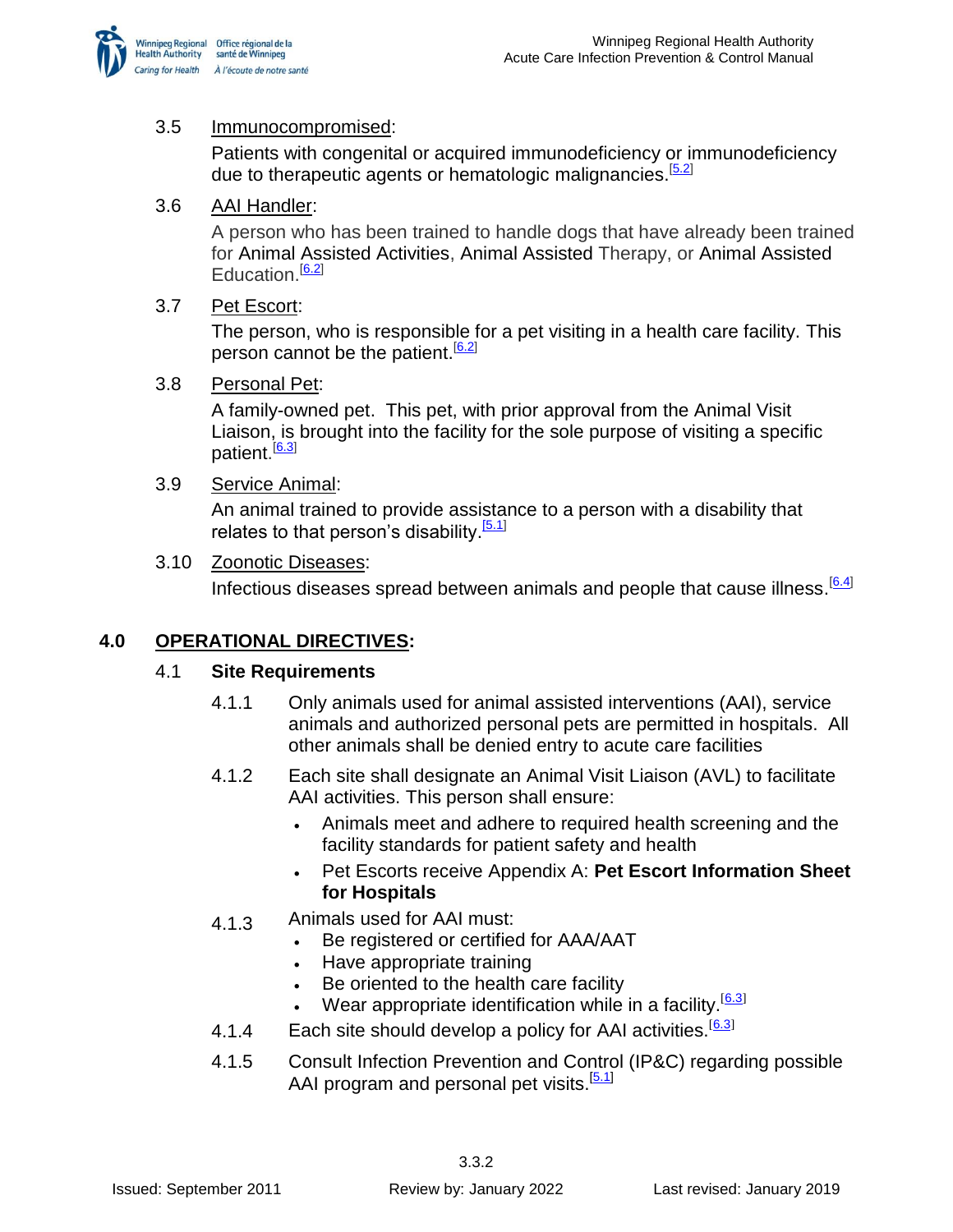

# 4.2 **Requirements/Restrictions for all Animals**

- 4.2.1 All visitations should be restricted to dogs (i.e. exclude cats and other animals.<sup>[\[6.2\]](#page-5-0)</sup>
- 4.2.2 Animals must be a minimum of one year of age. <sup>[\[6.3\]](#page-5-2)</sup>
- 4.2.3 Animals must receive a health evaluation by a licensed veterinarian at least once per year and have current vaccinations.<sup>[\[6.3\]](#page-5-2)</sup>
- 4.2.4 Animals must be appropriately restrained, on a short leash or in an appropriate carrier.<sup>[\[6.3\]](#page-5-2)</sup>
- 4.2.5 The animal must be under the control of a Pet Escort/AAI Handler/Patient (if Service Animal) at all times while in the facility.<sup>[\[6.3\]](#page-5-2)</sup>
- 4.2.6 Animals shall be free of communicable diseases and excluded from visitation if the following is present:
	- Vomiting or diarrhea, urinary or fecal incontinence, episodes of sneezing or coughing of unknown or suspected infectious origin, animals currently on treatment with non-topical antimicrobials or immunosuppressant medications, infestation by flee, ticks or other parasites, open wounds, ear infections, skin infections, hot spots, or is demonstrating signs of heat (estrus).<sup>[\[5.1\]](#page-5-3)</sup>
- 4.2.7 Animals' should be clean and well-groomed and nails must be short and free of sharp edges.<sup>[\[5.1\]](#page-5-3)</sup>
- 4.2.8 Animals must not be a current resident of an animal shelter or similar facility.<sup>[<u>6.3</u>]</sup>
- 4.2.9 Animals must not have been fed raw foods of animal origin in the last 90 days.<sup>[\[6.3\]](#page-5-2)</sup>
- 4.2.10 Personal pets shall not be left alone with a patient.<sup>[\[6.3\]](#page-5-2)</sup>
- 4.2.11 Restrict all visiting animals from entering the following clinical and non-clinical areas:
	- Intensive care units, isolation rooms, neonatal and newborn nurseries, areas of patient treatment including OR and Dialysis areas, immunocompromised patient rooms, medication rooms, Medical Device Reprocessing (MDR), Laboratory, Diagnostic Imaging (DI), Cafeteria, dining area and food prep areas.<sup>[5.1]</sup>

**Note:** Exceptions may be considered on a case-by-case basis, with discussion and approval from IP&C.

4.2.12 All animals should be prevented from coming into contact with invasive sites, wounds, surgical incisions, and other non-intact skin or medical equipment.

# 4.3 **Pet Escort/AAI Handler Responsibilities in Facilities**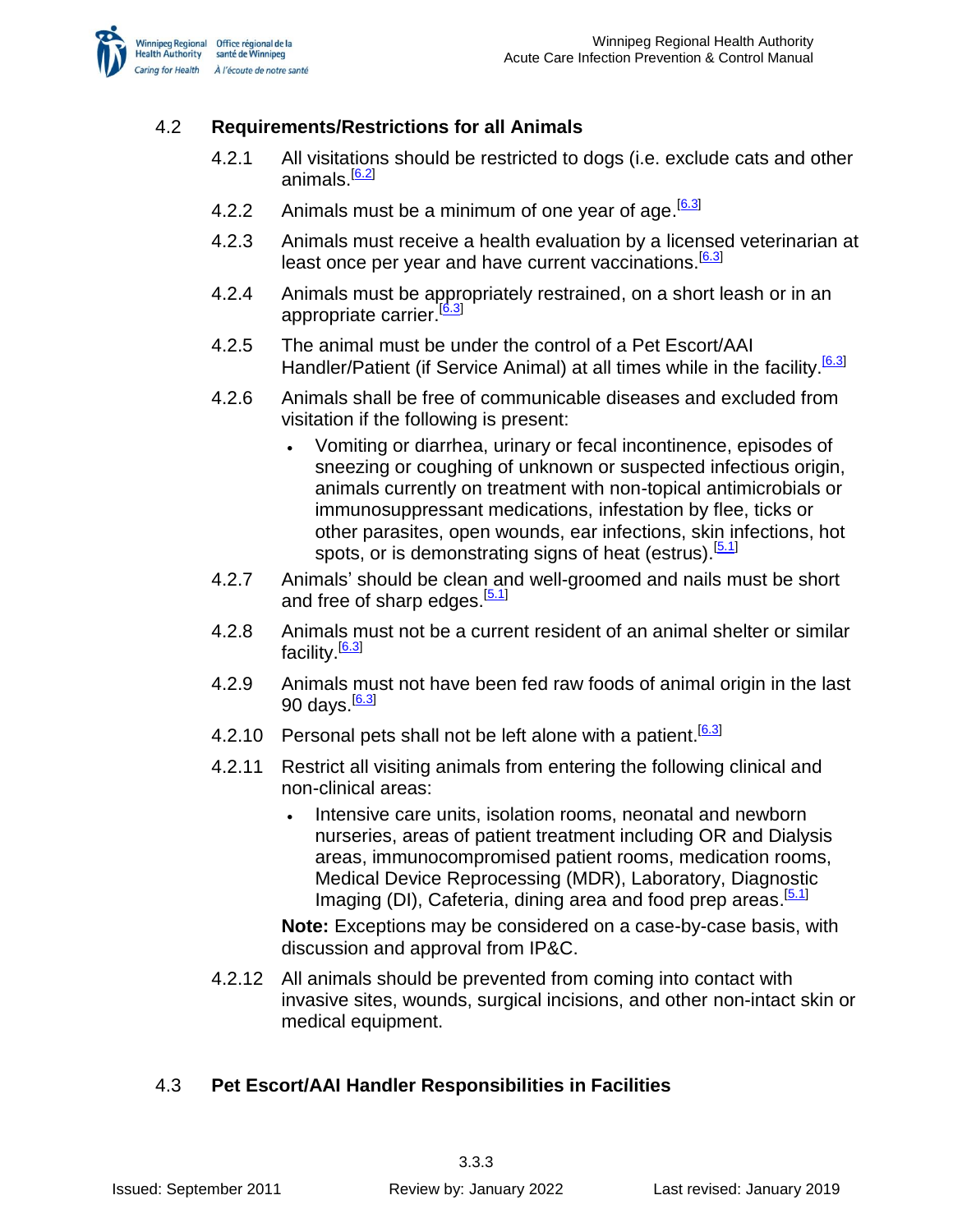

- 4.3.1 The Pet Escort & AAI Handler shall obtain permission from the site Unit Manager/designate/ or IP&C before visitation.
- 4.3.2 AAI Handlers shall sign in, where designated upon entering the facility.
- 4.3.3 Before entering a room or elevator with an animal, the Pet Escort/ AAI Handler must obtain verbal permission from the occupants.
- 4.3.4 The Pet Escort/ AAI Handler shall dispose of any animal waste immediately in the following manner:
	- Pick up waste with paper towel and place in plastic bag
	- Tie shut and put in soiled room garbage, not in patient garbage
	- Perform hand hygiene and inform staff
	- Staff shall clean and disinfect the area.

## 4.4 **Personal Pet Visits**

Visitation by a personal pet is different than AAI activities. Risks from visitation by patient pets may be increased as there is no formal training or temperament test. Personal pets also do not undergo the same degree of health assessment as do animal-assisted therapy pets.

The following must be met before permitting a personal pet visit:

- 4.4.1 All requests regarding personal pet visits entering the health care facility shall be discussed with Unit Manager/designate/or IP&C.
- 4.4.2 The patient's physician shall be consulted if necessary for evaluation of the patient's allergy status and immune system competency.
- 4.4.3 Personal pets are not allowed to visit patients, visitors or staff other than the patient they have been approved to visit.<sup>[\[6.3\]](#page-5-2)</sup>
- 4.4.4 For specialty care areas such as oncology or critical care, visitation for exceptional circumstances may be done on a case by case basis in discussion with site IP&C.

# 4.5 **Service Animals**

Service Animals differ in their roles from other animals. A Service Animal is an animal trained for a person with a disability for reasons related to his or her disability. While most Service Animals are dogs, personal pet/comfort animals and therapy animals are not Service Animals.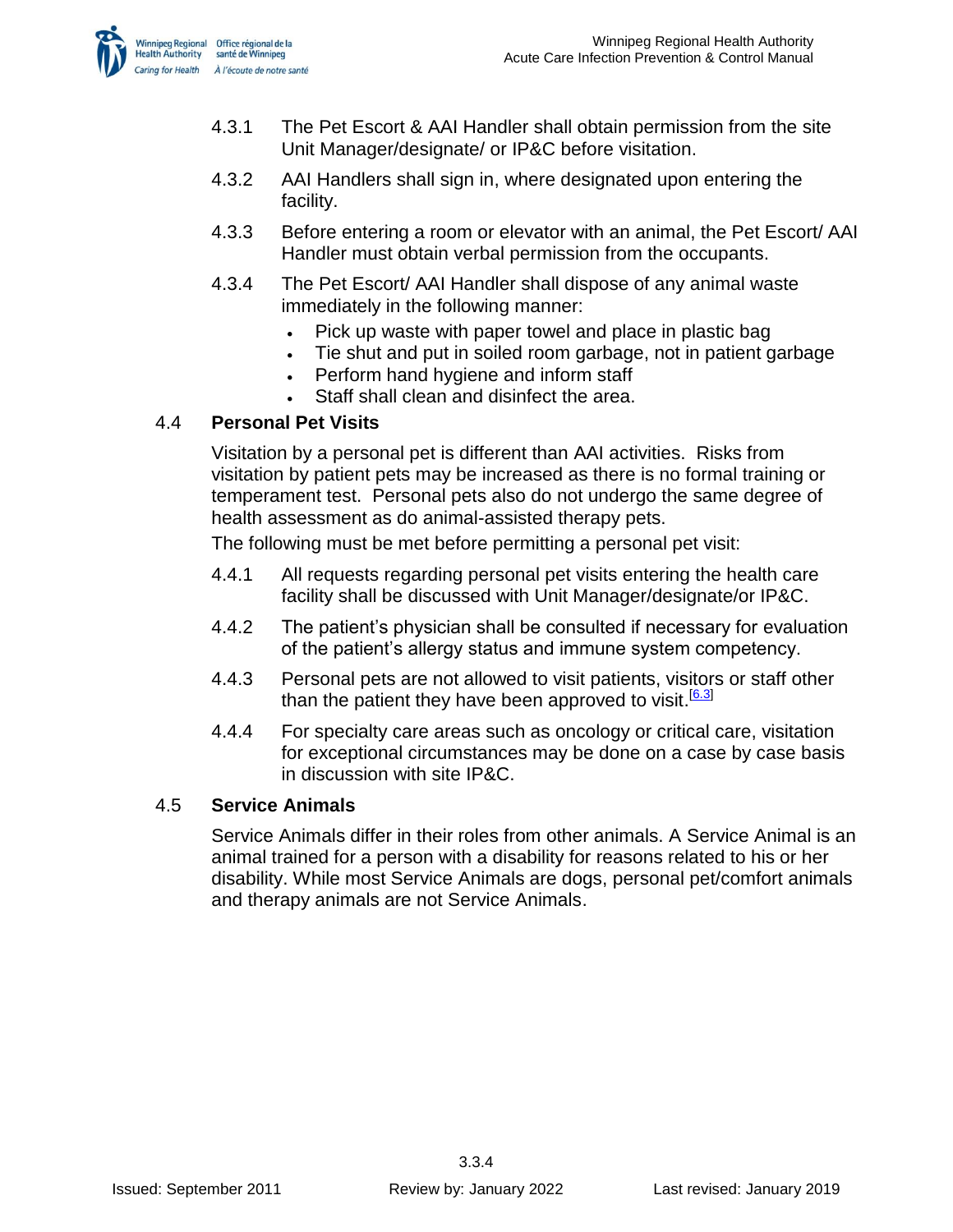

- 4.5.1 Staff shall accommodate a Service Animal when the animal is identified through the following:
	- Wearing Service Animal harness or jacket
	- The Handler indicates the animal is a Service Animal or
	- The Handler voluntarily offers certification

A Handler shall not be asked to present identification verifying certification of a Service Animal but may be asked to indicate what work or tasks the Service Animal will perform.

Refer to [Access for Persons with Service Animals. WRHA Policy](http://www.wrha.mb.ca/about/policy/files/10.60.010.pdf)  [Number 10.60.010](http://www.wrha.mb.ca/about/policy/files/10.60.010.pdf) for additional information.<sup>[\[5.1\]](#page-5-3)</sup>

#### 4.6 **Hand Hygiene Requirements**

- 4.6.1 All patients, visitors, and health care workers must perform hand hygiene before and after animal contact.
- 4.6.2 All Handlers should advise anyone who has contact with the animal to perform hand hygiene before and after animal contact.
- 4.6.3 Provide all AAI Pet Handlers and Pet Escorts with the following hand hygiene resources:
	- [Hand Hygiene Resources](http://www.wrha.mb.ca/extranet/ipc/hand-hygiene.php)
	- [Hand Hygiene Education for Health Care Staff](http://www.wrha.mb.ca/extranet/ipc/files/routine-practices/HH-InfoSheet.pdf)
	- [Hand Hygiene Procedures -](http://www.wrha.mb.ca/extranet/ipc/files/routine-practices/HH-Procedures-HandRub.pdf) Hand Rub
	- [Hand Hygiene Procedures -](http://www.wrha.mb.ca/extranet/ipc/files/routine-practices/HH-Procedures-HandWash.pdf) Hand Wash

#### 4.7 **Injuries caused by animals**

- 4.7.1 Report all injuries caused by an animal to the unit manager/designate, the animal owner and the AVL.
- 4.7.2 Individuals injured by an animal shall be evaluated and treated promptly by medical personnel, as appropriate for the type of injury.
- 4.7.3 Animal bites should be reported immediately to the City of Winnipeg Animal Services Agency by phoning 311 and should be documented in the patient chart if it involves the patient.<sup>[\[6.1\]](#page-5-5)</sup>
- 4.7.4 Animals having caused intentional or serious injury shall be permanently banned from the facility.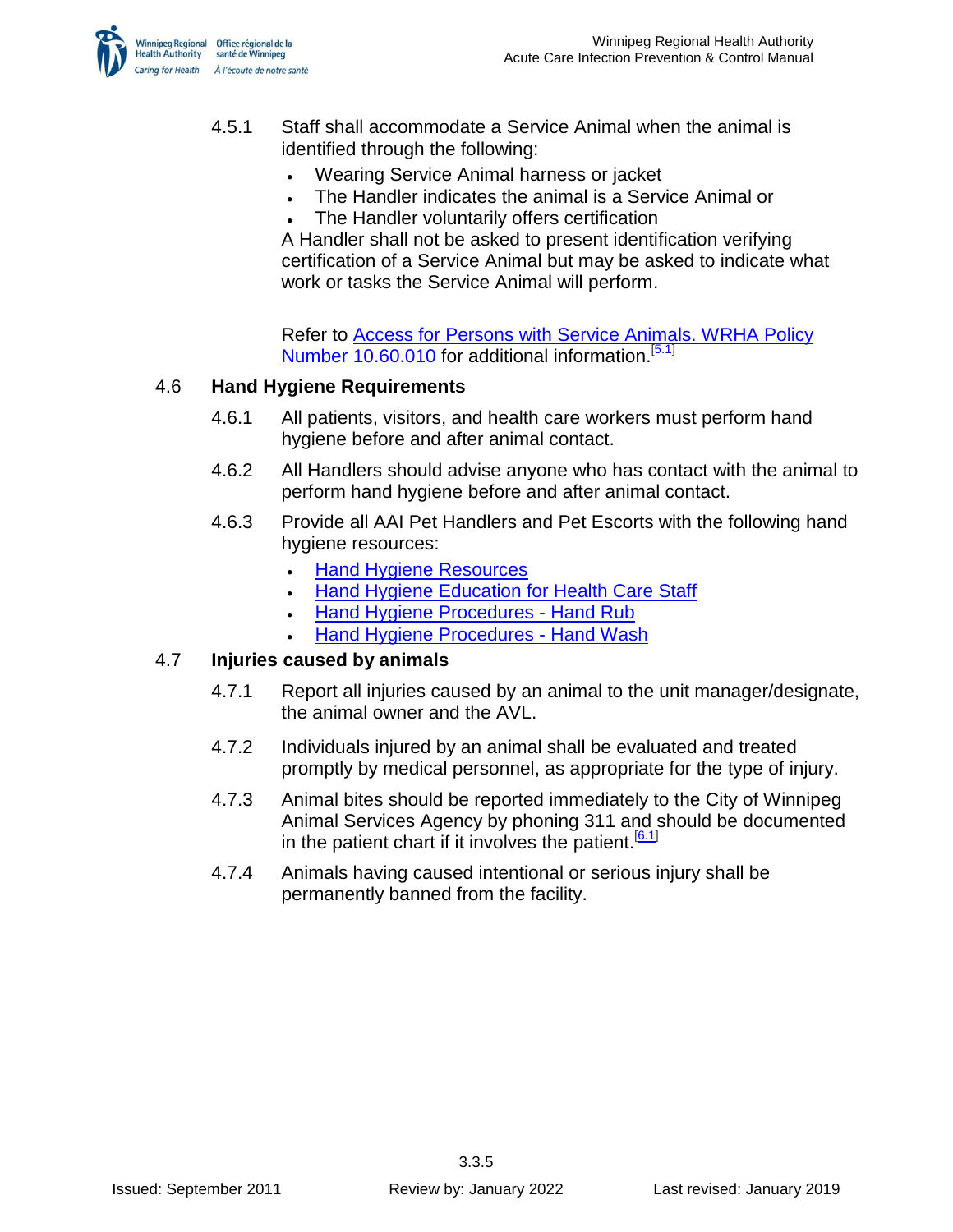

# **5.0 RESOURCES:**

- <span id="page-5-3"></span>5.1 [Access for Persons with Service Animals. WRHA Policy Number 10.60.010.](http://www.wrha.mb.ca/about/policy/files/10.60.010.pdf) (2015, May). Accessed October 24, 2018.
- <span id="page-5-1"></span>5.2 Acute Care IP&C Manual [Definitions.](http://www.wrha.mb.ca/extranet/ipc/files/manuals/acutecare/Definitions.pdf) (2017, July). Winnipeg Regional Health Authority. Accessed October 24, 2018.

## **6.0 REFERENCES:**

- <span id="page-5-5"></span>6.1 [Animal Bites.](https://winnipeg.ca/cms/animal/complaints/animal_bites.stm) (2015, December). City of Winnipeg Animal Services Agency. Accessed October 24, 2018.
- <span id="page-5-0"></span>6.2 [Animals in Healthcare Facilities.](http://eguideline.guidelinecentral.com/i/517746-animals-in-healthcare-facilities-shea/2) (2015). The Society of Healthcare Epidemiology of America (SHEA). Accessed October 24, 2018.
- <span id="page-5-2"></span>6.3 Darling, K. Animals Visiting Healthcare Facilities. APIC Text of Infection Control & Epidemiology. Washington, DC: Association for Professional in Infection Control and Epidemiology, Inc. 4th edition 2014 pp 122-1 – 122-8.
- <span id="page-5-4"></span>6.4 [Zoonotic Diseases.](https://www.cdc.gov/onehealth/basics/zoonotic-diseases.html) (2018, April). Centers for Disease Control and Prevention (CDC). Accessed October 24, 2018.

# *Operational Directive Contacts:*

Janice Briggs, RN, BA, MScN, CIC, IP&C Specialist, WRHA Infection Prevention and Control Program

*Natalie Gibson, Infection Control Professional, Grace Hospital Infection Prevention & Control*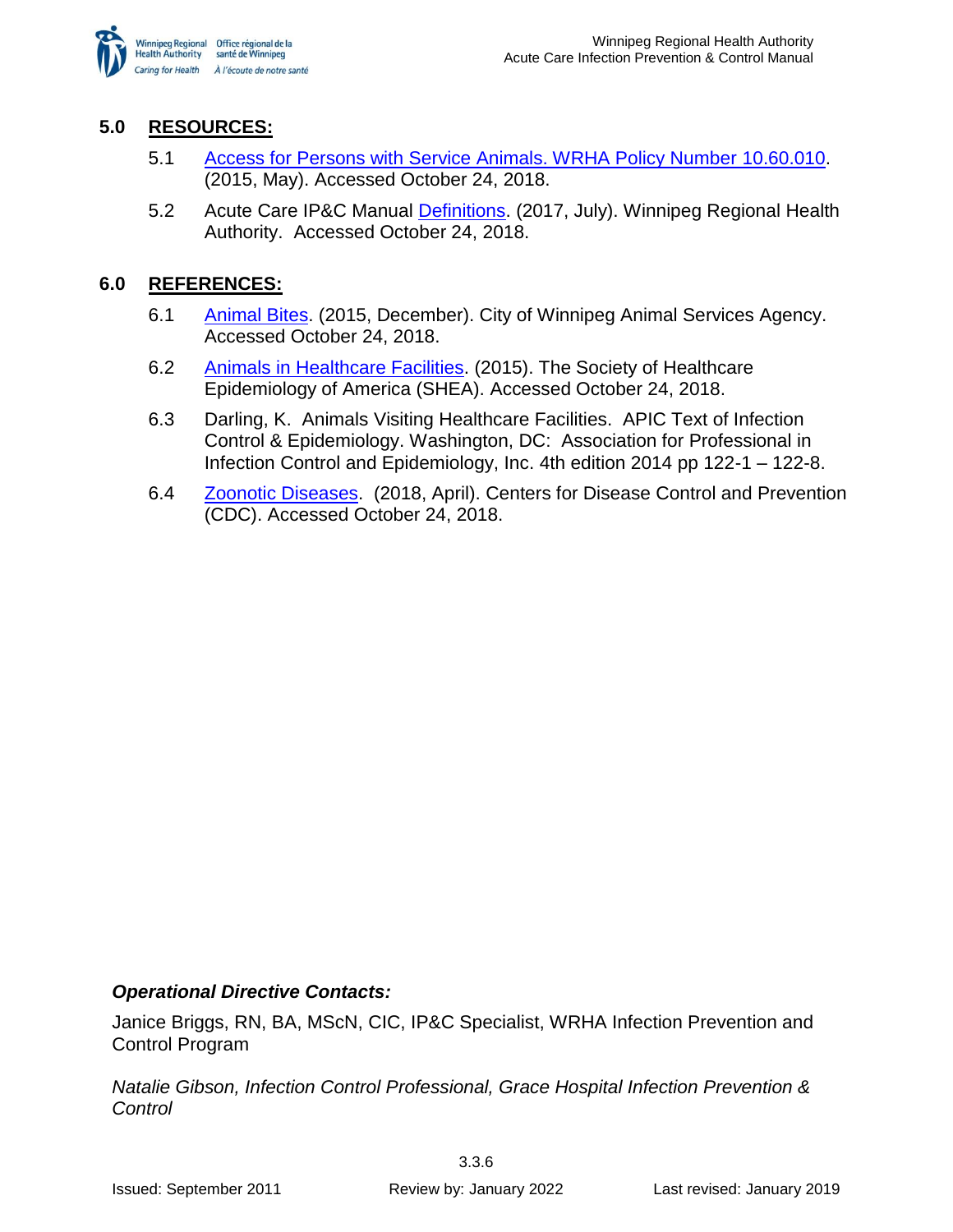

# **APPENDIX A**

# **Pet Escort Information Sheet for Hospitals**

This sheet provides information for persons who wish to bring a patient's personal pet to visit in a hospital. This information will help to ensure a safe and positive experience for the patient, the pet and others. Persons who bring a pet into a hospital must know and follow the facility rules and must be responsible for the pet at all times.

## **Before a pet may be brought into a hospital, permission must be obtained from the person in charge of the unit where the visit will take place.**

- Visitation should be restricted to dogs. Not all animals are appropriate to bring into a hospital due unpredictable temperaments and risk to carry a disease.
- Some patients, because of their medical condition or the hospital unit which they are on, should not have a pet visit.

# **A pet that is allowed to visit must be:**

- Clean and well groomed (i.e., trimmed and filed nails, no ticks or fleas, and have no bad odors) and have good oral hygiene
- Healthy when visiting (i.e., no diarrhea, vomiting, respiratory problems, open sores, injured limbs and not in heat)
- Up-to-date with all vaccinations, including rabies
- Well behaved, friendly, obedient, predictable and quiet

## **Pets are not allowed to enter:**

| Dining Rooms/Cafeterias/<br>Food preparation areas                              | <b>Emergency Departments</b>                                 | <b>Isolation Rooms</b> |
|---------------------------------------------------------------------------------|--------------------------------------------------------------|------------------------|
| Medication preparation areas/<br>Clean supply rooms                             | Nurseries, Postpartum and<br>Labor & Delivery areas          | <b>Operating Rooms</b> |
| Specialized patient care units<br>(Burn, Dialysis, Intensive Care,<br>Oncology) | <b>Medical Device Reprocessing</b><br>(MDR)                  | Laboratory             |
| Diagnostic Imaging (DI)                                                         | Any other spaces designated<br>as off limits by the hospital |                        |